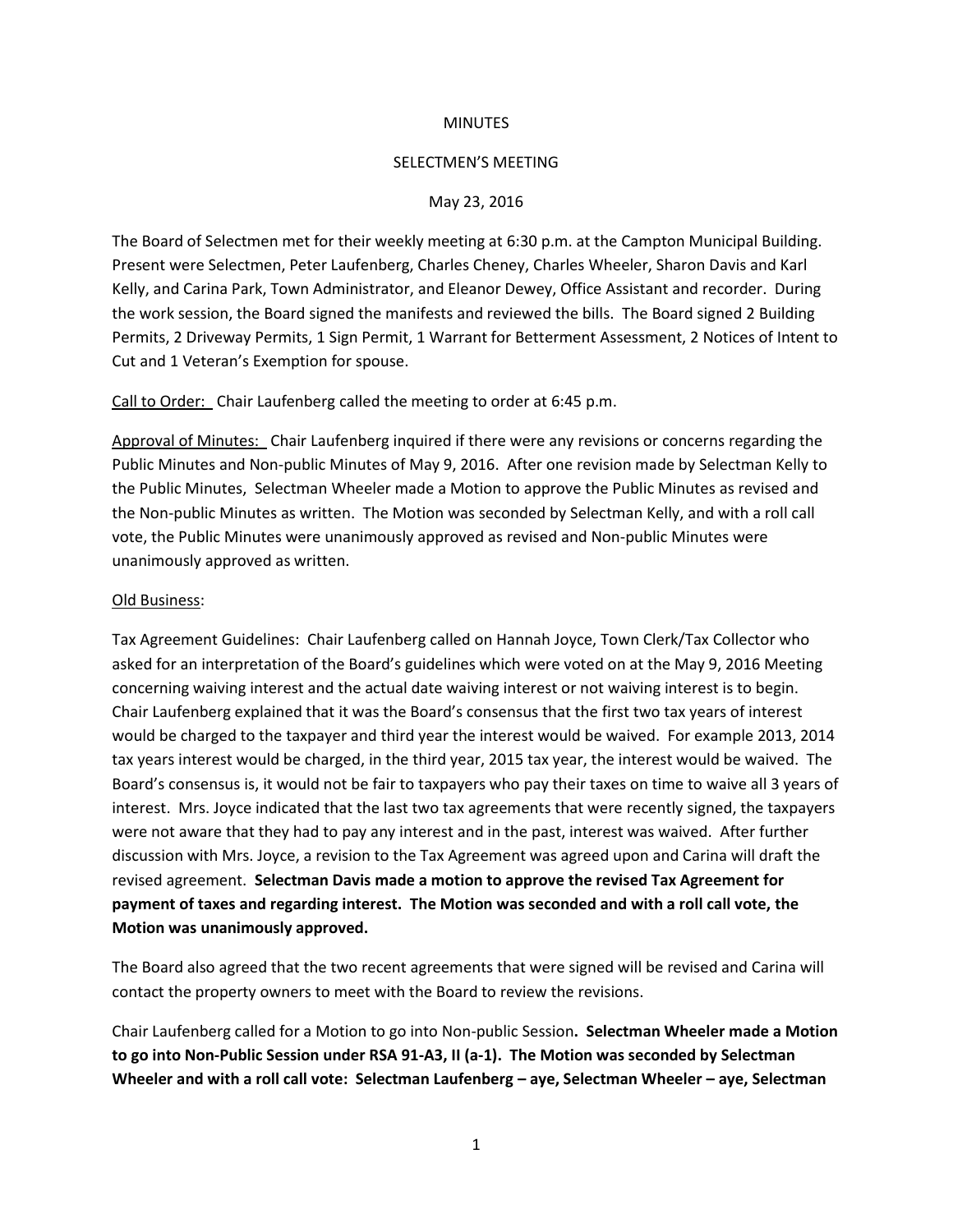**Cheney – aye, Selectman Davis – aye and Selectman Kelly – aye, the Board went into Non-Public Session 7:24 p.m. The Board came out of Non-Public Session at 7:55 p.m.** 

# Old Business Continued:

**Sealed Non-Public Minutes Policy Review - Chair Laufenberg inquired if the Board had any revisions to the Sealed Non-Public Minutes Policy Review. After discussion, the Board concurred to a periodic review of sealed Non-Public Minutes and the revision will be made to the Policy. A Motion was made by Selectman Wheeler to approve the revised Sealed Non-Public Minutes Policy Review. The Motion was seconded by Selectman Davis and with a roll call vote, the policy was unanimously approved.**

**New Positions & Hiring Policy Review – Chair Laufenberg inquired if there were any revisions to the New Positions & Hiring Policy Review. There were no revisions. Selectman Davis made a Motion to approve the New Positions & Hiring Policy Review as written. The Motion was seconded by Selectman Wheeler and with a roll call vote, the policy was unanimously approved.**

**Inclement Weather Policy Review – Chair Laufenberg inquired if there were any revisions and discussion ensued with the Board and Robert "Butch" Bain". After discussion, Selectman Davis made a Motion to approve the revised Inclement Weather Policy Review. The Motion was seconded by Selectman Wheeler, and with a roll call vote, the revised policy was unanimously approved. There was also discussion concerning issues of when to acquire sub-contractor proposals. The Board will revisit this issue.**

## New Business

Interest waiver request - Carina explained that another interest waiver request has been received from a property owner due to an address error relating to the Avitar conversion. After discussion, Chair Laufenberg called on Selectman Davis who made **a Motion to refund \$366.00 of interest due which accumulated as a result of an improper mailing address. The Motion was seconded, and with a roll called vote: Selectman Wheeler – aye, Selectman Kelly – aye, Selectman Laufenberg – aye, Selectman Davis - aye and Selectman Cheney – aye, the Motion was unanimously approved.**

RFP for Legal Services: Carina informed the Board that Attorney Crean has reviewed the RFP and has found it to be sufficient. She explained that she has four names as potential candidates. Additionally, t**he Board concurred to put the RFP on the website and also the NH Municipal Association website.**

# Correspondence:

A copy of a letter was received from Charles Brosseau regarding property at Six Flags Mobile Home Park. As indicated in the letter, the State Health Department suggested the condemning of the property and the certified letter has been sent to the owners of the mobile home park to remove the mobile home.

The final bill from Marvel Sign has been received in the amount of \$15,481.00, which is higher than the quoted price. Discussion ensued with Robert Butch Bain regarding his staff digging the holes and the Highway Department's work involved in the installation of the sign. After discussion, upon Selectman